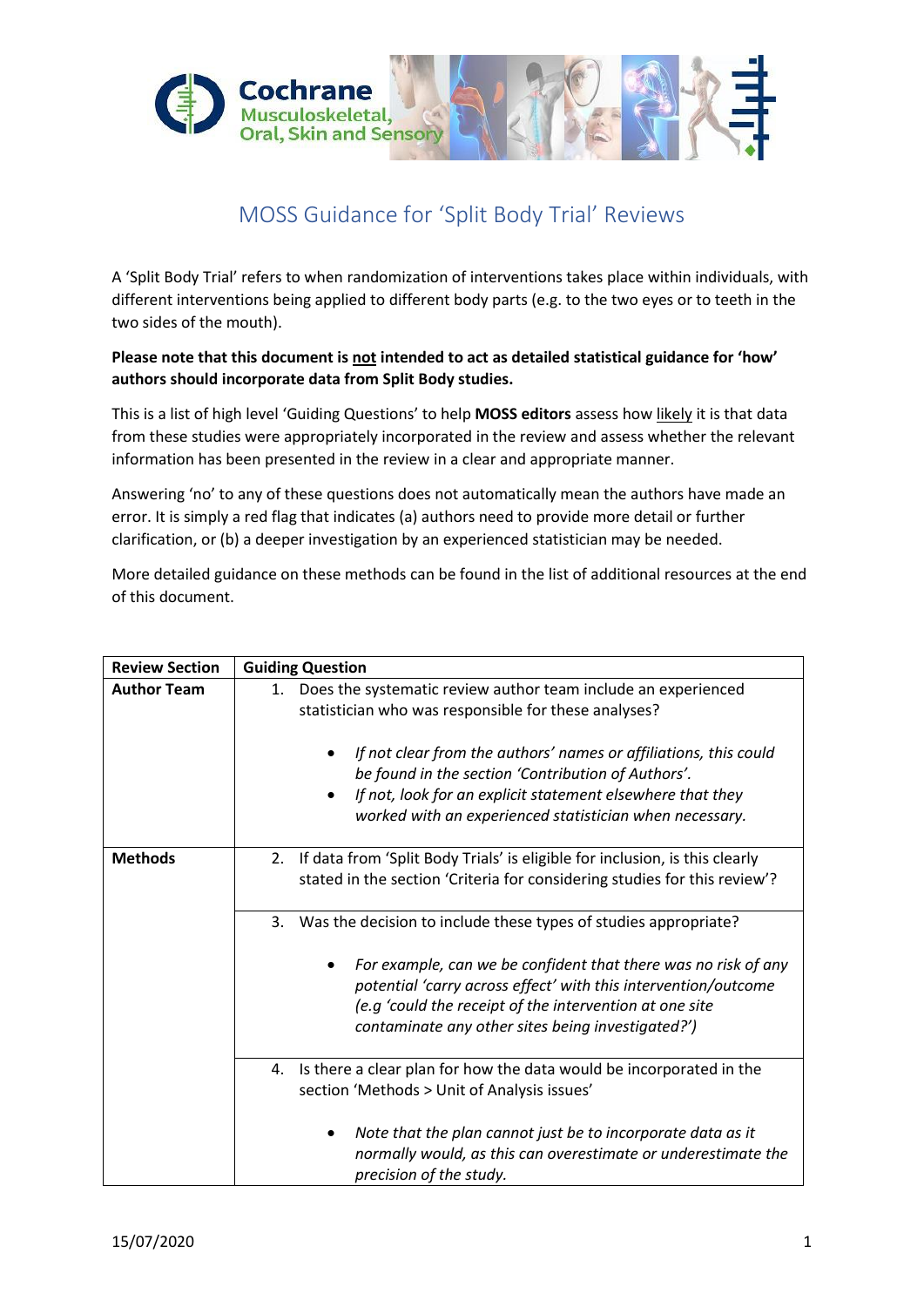

|                                | 5. Is there a clear plan for what steps will be taken if the study does not<br>correctly report data?<br>Trials of these type are often poorly reported. Plans should be<br>made in advance, for example, "we will use correlation<br>coefficient/estimate from other correctly reported<br>study/explore to enable inclusion and analysis of data from<br>split-body trials that have been reported as parallel group<br>comparisons. Where no estimate is available and where<br>possible, the impact of choice of values will be explored via<br>sensitivity analyses", etc |
|--------------------------------|--------------------------------------------------------------------------------------------------------------------------------------------------------------------------------------------------------------------------------------------------------------------------------------------------------------------------------------------------------------------------------------------------------------------------------------------------------------------------------------------------------------------------------------------------------------------------------|
|                                | Is there a clear plan for studies that use a mixture of split body and<br>6.<br>parallel group assignment (e.g., some participants received two<br>interventions, but others only received one, etc)?                                                                                                                                                                                                                                                                                                                                                                          |
|                                | For example, depending on how data was presented, authors<br>could plan to extract data separately, could contact study<br>authors where data has been analysed incorrectly, subgroup<br>according to study design / reporting, could acknowledge that<br>including incorrectly analysed and poorly reported split-body<br>studies could contribute more noise than truth and choose to<br>omit from analyses and pool narratively, etc.                                                                                                                                       |
|                                | In the section 'Assessment of risk of bias in included studies', is there a<br>$7_{\scriptscriptstyle{\ddots}}$<br>clear plan to use the variant of the Cochrane Risk-of-Bias 2 tool for<br>randomized trials specifically for 'crossover trials'?                                                                                                                                                                                                                                                                                                                             |
|                                | Additional considerations that should be included in the risk of<br>bias assessment for these studies include potential carry over<br>effects and selective reporting issues?                                                                                                                                                                                                                                                                                                                                                                                                  |
| Results / Data<br>and Analysis | 8. Are the studies which include data from 'Split Body Trials', clearly listed<br>in the section 'Results > Description of Included Studies'?                                                                                                                                                                                                                                                                                                                                                                                                                                  |
|                                | If the study presented dichotomous data, is it analysed using either<br>9.<br>'Mantel Haenszel Odds Ratio' or 'Becker Balagtas marginal method'?                                                                                                                                                                                                                                                                                                                                                                                                                               |
|                                | 10. If the study presented dichotomous data, does the forest plot show<br>data being pooled using Log Odds Ratio and Standard Error and using<br>the Generic Inverse Variance method?                                                                                                                                                                                                                                                                                                                                                                                          |
|                                | E.g.                                                                                                                                                                                                                                                                                                                                                                                                                                                                                                                                                                           |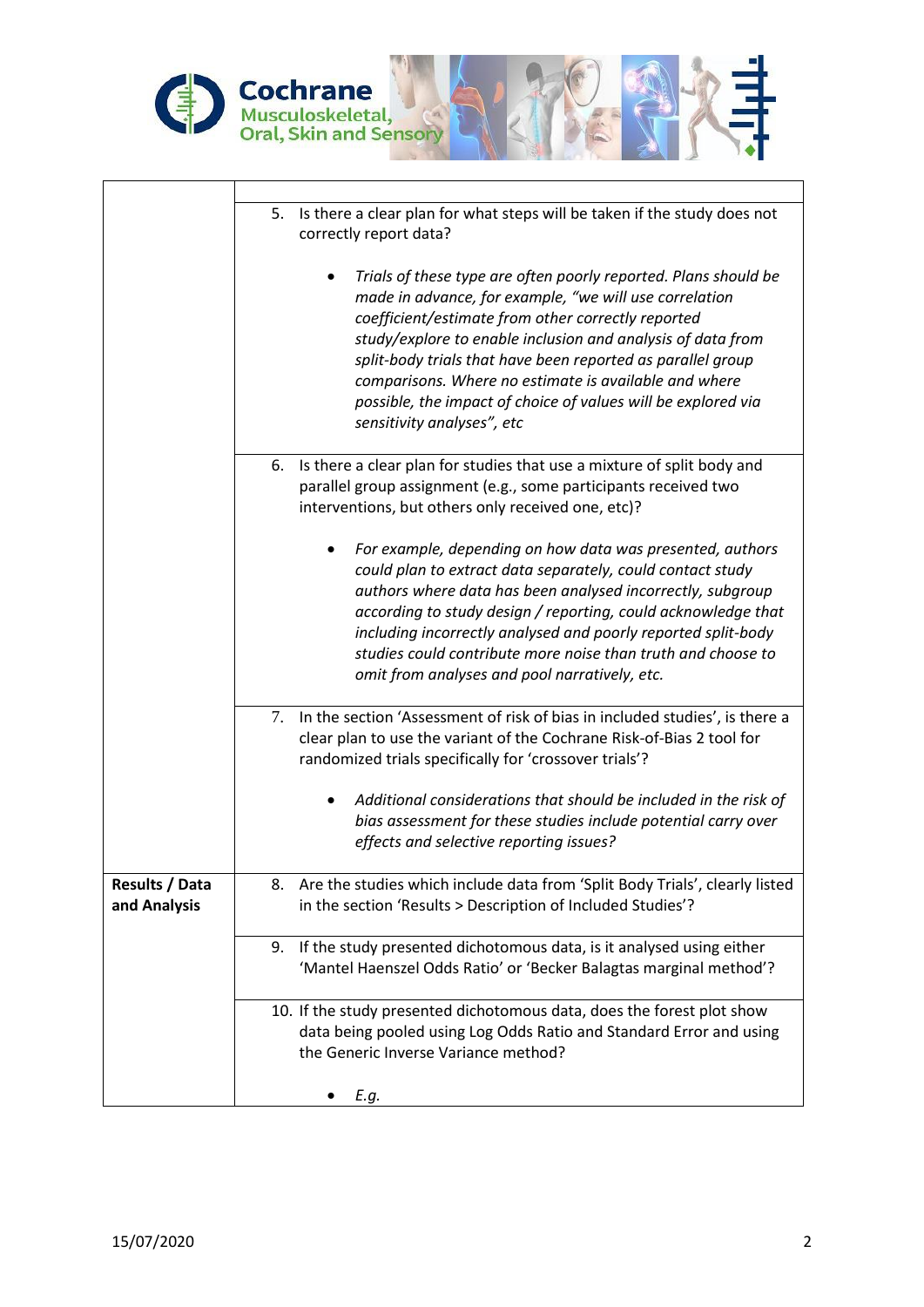

|                        | Odds Ratio<br>log[Odds<br>Study or Subgroup /<br>SE<br>Weight                                                                                                                                          |
|------------------------|--------------------------------------------------------------------------------------------------------------------------------------------------------------------------------------------------------|
|                        | Ratio]<br>IV, Fixed, 95% CI<br>$\sqrt{\ }$ Study 1<br>$-1.5726$ 0.2078 48.9%<br>$0.21$ [0.14, 0.31]                                                                                                    |
|                        | $\sqrt{}$ Study 2<br>$-2.0483$ 0.2031 51.1%<br>$0.13$ [0.09, 0.19]                                                                                                                                     |
|                        | <b>Total (95% CI)</b><br>100.0%<br>$0.16$ [0.12, 0.22]                                                                                                                                                 |
|                        | Heterogeneity: Chi <sup>2</sup> = 2.68, df = 1 (P = 0.10); $I^2$ = 6                                                                                                                                   |
|                        | Test for overall effect: $Z = 12.50$ (P < 0.00001)                                                                                                                                                     |
|                        |                                                                                                                                                                                                        |
|                        | 11. If the study presented continuous data, does the Forest plot show data                                                                                                                             |
|                        | being pooled using mean difference and standard error, and using the                                                                                                                                   |
|                        | Generic Inverse Variance method?                                                                                                                                                                       |
|                        |                                                                                                                                                                                                        |
|                        | <b>Mean Difference</b><br>APC Control<br><b>Mean Difference</b><br>Total<br>Total Weight IV, Random, 95% CI<br>IV, Random, 95% CI                                                                      |
|                        | Study or Subgroup<br><b>Mean Difference</b><br>SE<br>1.1.1 Split-body studies<br>2.8%                                                                                                                  |
|                        | 2.17 [0.60, 3.74]<br>Agarwal 2016<br>$2.17$ 0.8<br>10<br>10<br>26<br>26<br>9.2%<br>0.70 [0.13, 1.27]<br>Arabaci 2017<br>$0.7$ 0.29<br>Patel 2017<br>1.8 0.54<br>13<br>-13<br>4.9%<br>1.80 [0.74, 2.86] |
|                        | Rosamma Joseph 2012<br>15<br>2.26 [1.69, 2.83]<br>2.26 0.29<br>15<br>9.2%<br>Thorat 2017<br>$2.5$ 0.29<br>15<br>15<br>9.2%<br>2.50 [1.93, 3.07]                                                        |
|                        | Subtotal (95% CI)<br>79<br>79<br>35.2%<br>1.86 [1.07, 2.66]<br>Heterogeneity: Tau <sup>2</sup> = 0.63; Chi <sup>2</sup> = 22.90, df = 4 (P = 0.0001); i <sup>2</sup> = 83%                             |
|                        | Test for overall effect: $Z = 4.58$ (P < 0.00001)                                                                                                                                                      |
|                        |                                                                                                                                                                                                        |
|                        | 12. Can the different study designs be clearly distinguished in the forest                                                                                                                             |
|                        | plot?                                                                                                                                                                                                  |
|                        |                                                                                                                                                                                                        |
|                        | e.g., through use of 'footnotes' attached to relevant study                                                                                                                                            |
|                        | labels in the forest plot, or different 'subgroups' for each type                                                                                                                                      |
|                        | of design, etc                                                                                                                                                                                         |
|                        | 13. Have the decisions made while incorporating this data been                                                                                                                                         |
|                        | acknowledged and explored via sensitivity analyses?                                                                                                                                                    |
|                        |                                                                                                                                                                                                        |
| <b>Discussion</b>      | 14. Have the decisions made while incorporating this data been                                                                                                                                         |
|                        | acknowledged and explored in the section 'Potential biases in the                                                                                                                                      |
|                        | review process'?                                                                                                                                                                                       |
|                        |                                                                                                                                                                                                        |
|                        | e.g., If the split-body data have been incorrectly reported then                                                                                                                                       |
|                        | a value may be imputed to account for the clustering. There                                                                                                                                            |
|                        | may be situations where the unadjusted data is used, ignoring                                                                                                                                          |
|                        | any clustering, or you are unable to use the data from these                                                                                                                                           |
|                        | trials.                                                                                                                                                                                                |
|                        |                                                                                                                                                                                                        |
| <b>Characteristics</b> | 15. If the included study made use of a 'Split Body' design, is it clearly                                                                                                                             |
| of included            | acknowledged in the corresponding 'Characteristics of Included                                                                                                                                         |
| <b>Studies</b>         | Studies' tables?                                                                                                                                                                                       |
|                        |                                                                                                                                                                                                        |
| <b>Risk of Bias</b>    | 16. Does the Risk of Bias assessment use the variant of the Cochrane risk-                                                                                                                             |
| <b>Tables</b>          | of-bias 2 tool for randomized trials specifically for 'crossover trials'?                                                                                                                              |
|                        |                                                                                                                                                                                                        |
|                        | Additional considerations include potential carry over effects                                                                                                                                         |
|                        | and selective reporting issues?                                                                                                                                                                        |